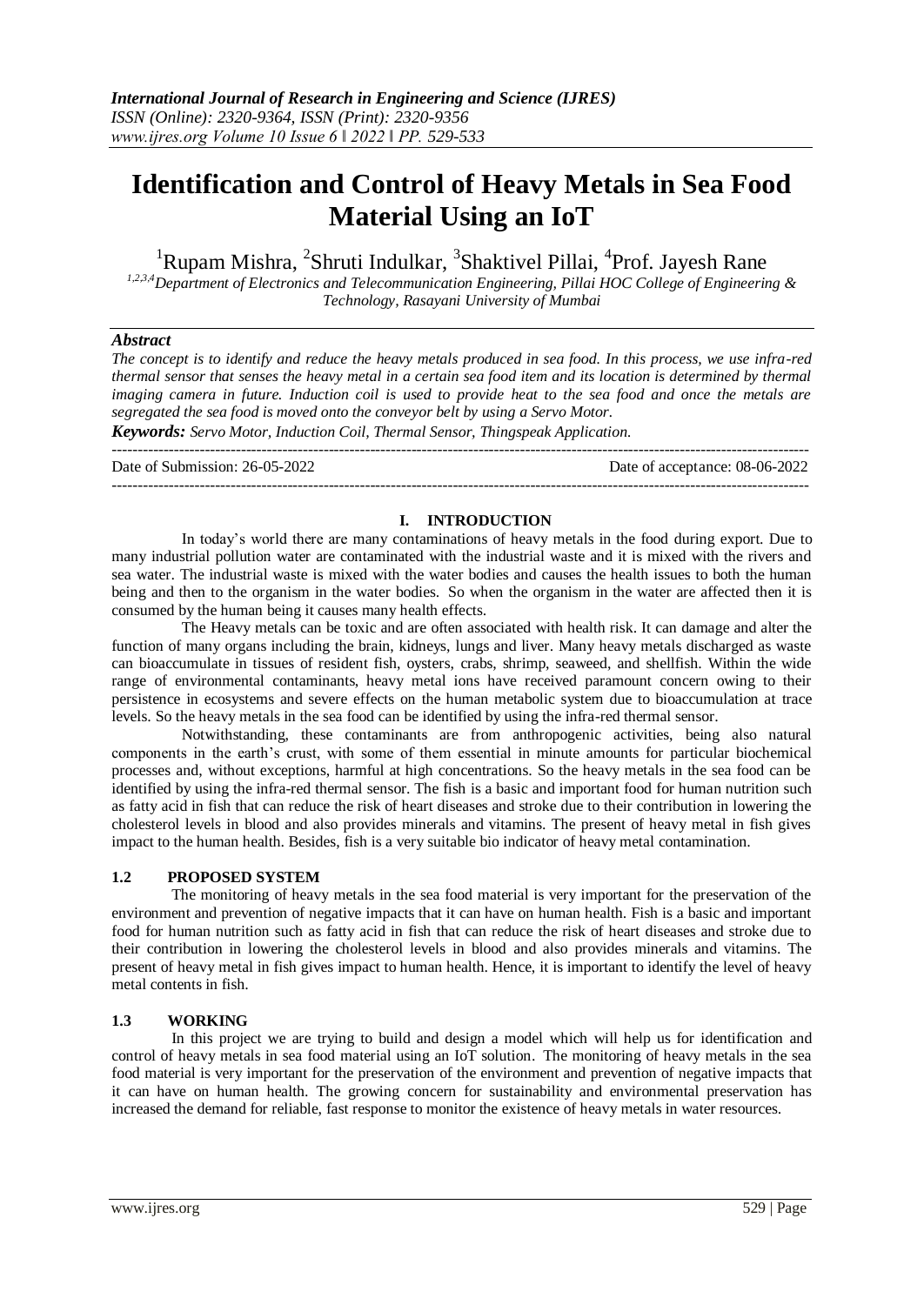

## **1.3.1 Thermal Sensor**

 A thermal or temperature sensor is a device used to measure temperature. This can be air temperature, liquid temperature or the temperature of solid matter. In this project we are using thermal sensor to measure the variations in the temperature the fish which will come to environment temperature faster as compared to the fish which will take more time will come under fish containing metals and for this purpose we are using thermal sensor here.



#### **1.3.2 Induction Coil**

**Figure 2: Thermal Sensor**

The induction coil will be used to heat the metals that are being present in the sea food. It can be used to heat the metal according to the atmospheric temperature. The fish will be allowed to pass through the coil for the heavy metal in the sea food to be identified.



**Figure 2: Thermal Induction** 

#### **1.3.3 Servo Motor**

A servo motor is a rotary actuator or linear actuator that allows for precise control of angular or linear position, velocity and acceleration. It consists of a suitable motor coupled to a sensor for position feedback. It also requires a relatively sophisticated controller, often a dedicated module designed specifically for use with servomotors. The purpose of the servo motor is used to swipe the fish into the particular heavy metal container. The servo motor will be used to rotate to degree of  $90^{\circ}$  or  $180^{\circ}$ . There are two servo motor designed for the different heavy metals to be swiped.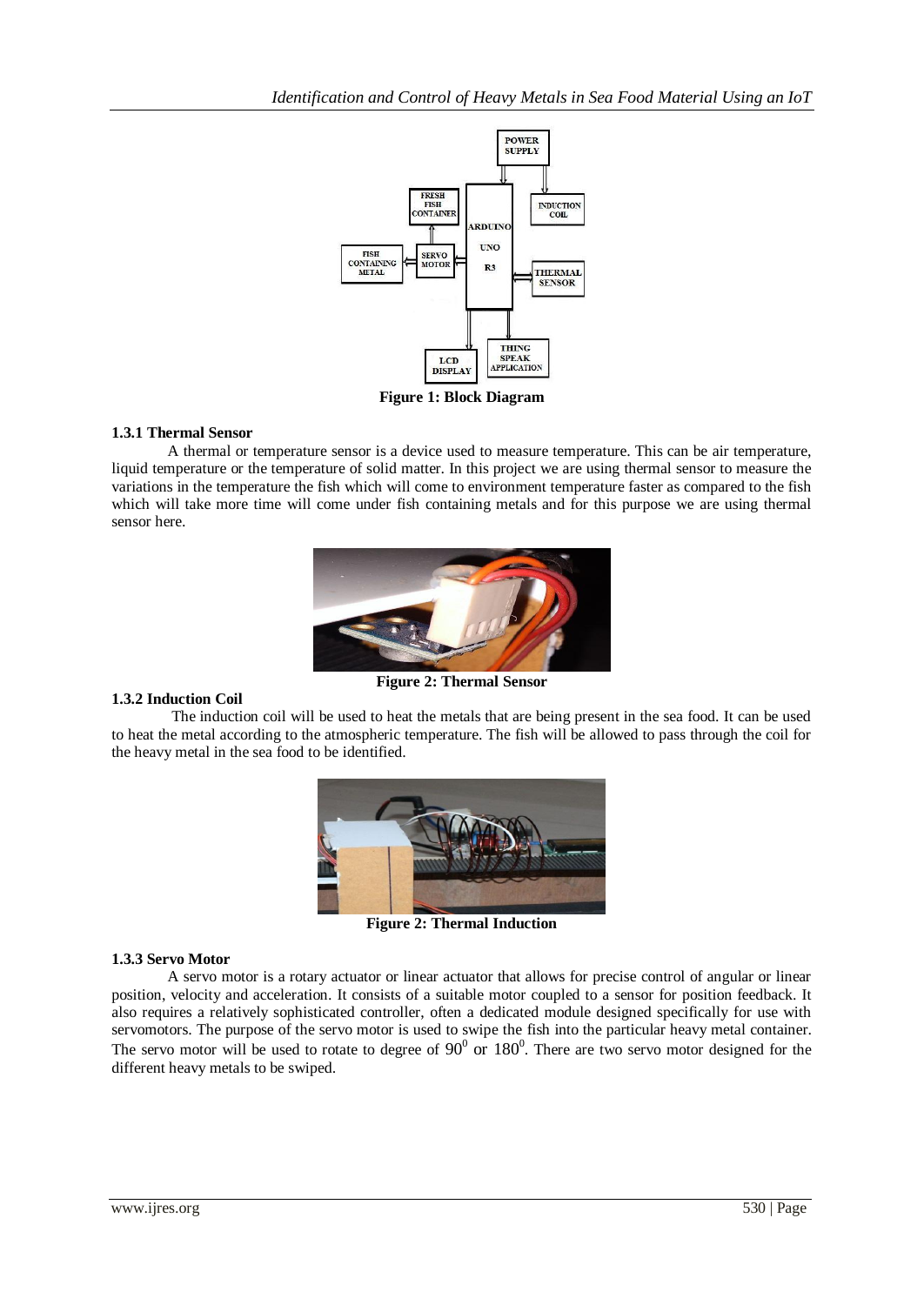

#### **1.3.4 DC Motor**

 A DC motor is any of a class of rotary electrical motors that converts direct current electrical energy into mechanical energy. The most common types rely on the forces produced by magnetic fields. Nearly all types of DC motors have some internal mechanism, either electromechanical or electronic; to periodically change the direction of current in part of the motor.



**Figure 4: DC Motor** 

#### **II. RESULT AND DISCUSSION**

The concept of our project is to identify and control the heavy metals produced in sea food. So, here first we use infrared thermal sensor that senses the metal inside the sea food item. Induction coil is used to provide heat to the sea food and once the metal is detected the sea food is moved onto the conveyor belt by using a servo motor.



**Figure 5: Metal detector in Sea Food Material**

If the sea food contains no metal it will be stored in the fresh container. First of all, a sea food item is heated using induction coil. The sea food may contain several heavy metals. When the certain melting point of a metal is reached, we can identify that metal is present in the sea food by the infra-red thermal sensor. If the sea food contains heavy metal then it will get heated and once the presence of metal is detected buzzer will give indication of it. And it will be displayed on LCD screen.



**Figure 6: Working on LCD Display**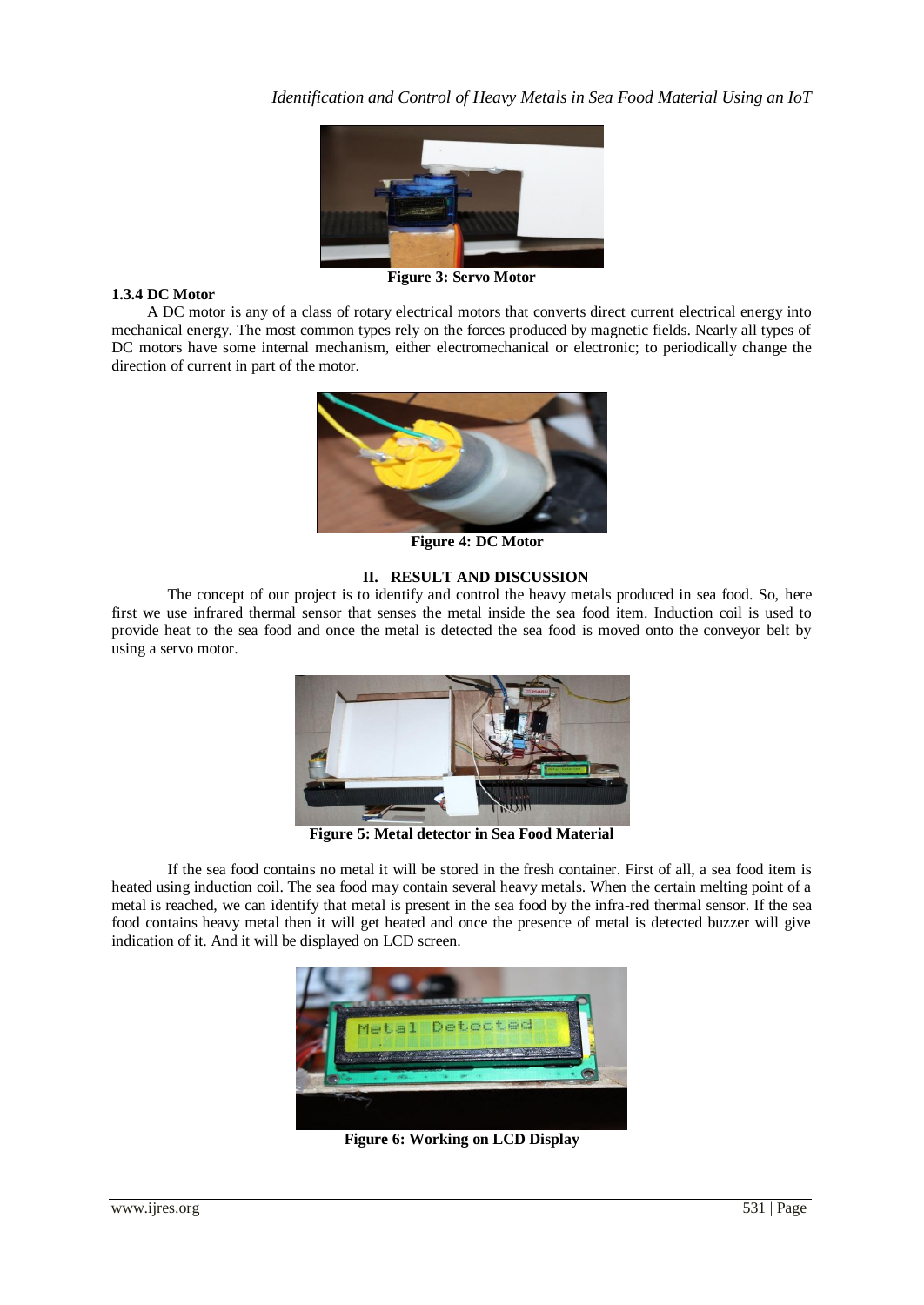In this way; we can segregate all the metals in the sea food and segregate them into individual boxes. Once the sea food is fully free from the heavy metals it is sent through a conveyor belt with the help of servo motor. We also use an open source database called "Thing Speak" which is based on IoT. By making use of machine learning, we could generate statistical report on metal is present in the sea food items.



**Figure 7: Metal Detected in Fish**

The thing speak application will be used to analyse and then collect the data about the heavy metals present in the sea food using IOT. The thing speak is the open source application and can work using the IOT. They will be used to display the data in the graphical representation for each heavy metal.

| □ ThingSpeak™                                                    | Channels -  | Apps $\div$ | Devices -       | Support +                                                                                                                                                                         | <b>Commercial Use</b>                                                                | <b>How to Buy</b>                                           | <b>SI</b>   |
|------------------------------------------------------------------|-------------|-------------|-----------------|-----------------------------------------------------------------------------------------------------------------------------------------------------------------------------------|--------------------------------------------------------------------------------------|-------------------------------------------------------------|-------------|
| <b>2</b> Export recent data                                      |             |             |                 | Heavymetal   Arduino 1.8.16<br>File Edit Sketch Tools Help                                                                                                                        |                                                                                      | $\circ$                                                     | E3<br>$\Xi$ |
| Channel Stats                                                    |             |             |                 | $\mathbf{o}$ b d c                                                                                                                                                                |                                                                                      |                                                             | $\circ$     |
| Created: 3.days.ago<br>Last entry: 10.minutes.ago<br>Entries: 16 |             |             |                 | Heavymetal<br>digitalWrite(in2, LOW);<br>float temperature = mlx.readObjectTempC();<br>if (temperature >= 32) //adjust temperature<br>( //check if temperature>30<br>lod.clear(); |                                                                                      |                                                             |             |
| <b>Field 1 Chart</b>                                             |             |             | $B$ $O$ $A$ $X$ | digitalWrite (buzzer, HIGH) ;<br>lod.print("Metal Detected");                                                                                                                     |                                                                                      |                                                             |             |
| Label                                                            | Temperature |             |                 | delary(2000);<br>Serial.println("servo On");<br>// in steps of 1 degree<br>myservo. Write (pos) ;<br>$dnlay(10)$ :                                                                | for (pos = 0; pos <= 90; pos += 1) { // goes from 0 degrees $\text{td}^{\text{III}}$ | // tell servo to go to posi<br>// waits 15 ms for the serv  |             |
| Field I                                                          |             |             |                 | myservo.write(pos);<br>$delav(10)$ ;                                                                                                                                              | for (pos = 90; pos >= 0; pos -= 1) { // goes from 180 degrees                        | // tell servo to go to posi<br>// waits 15 ms for the servi |             |
| 24. Mar<br>25 Mar                                                | 26. Mar     | 27. Mar     |                 | digitalWrite(buzzer, LOW);<br>$\leftarrow$<br>311.                                                                                                                                |                                                                                      |                                                             |             |
|                                                                  | Date        |             | ThingSpeak.com  |                                                                                                                                                                                   |                                                                                      |                                                             |             |
|                                                                  |             |             |                 | pard at hull is not available<br>ard at null is not available<br>card at null is not available                                                                                    |                                                                                      |                                                             |             |

**Figure 8: Statistical Representation of Detection of Metal**

#### **III. CONCLUSION**

Heavy metals were tested in different organs like gills, livers, kidneys and flesh tissues of the fish enduring in natural water system. And most of the metals are present in edible portion of fish. Humans are also affected by eating fish and can cause a few of health problem. In this project we identify the heavy metals present in the sea food using the thermal sensor. Many metals can be analyzed and can be identified in future by using the "Thing speak" open source application. By using this open source application, the quantity of the fishes and presence of heavy metals can be analyzed.

#### **REFERENCES**

- [1]. Stancheva, M., L. Makedonski, and E. Petrova. "Determination of heavy metals (Pb, Cd, As and Hg) in black sea grey mullet (Mugil cephalus)." Bulgarian Journal of Agricultural Science, vol.no.19 (1), pp.30-34, 2013.
- [2]. Mehouel, F., Bouayad, L., Hammoudi, A.H., Ayadi, O. and Regad, F., 2019. Evaluation of the heavy metals (mercury, lead, and cadmium) contamination of sardine (Sardina pilchardus) and swordfish (Xiphias gladius) fished in three Algerian coasts. Veterinary world,vol.no. 12(1), pp.7-11,2019.
- [3]. Ololade, I. A., L. Lajide, I. A. Amoo, and N. A. Oladoja. "Investigation of heavy metals contamination of edible marine seafood." African Journal of pure and Applied chemistry, vol no.2(12), pp. 121-131, 2008.
- [4]. Koleleni, Yusuf A., and Othman O. Haji. "Determination of concentration of heavy metals in fish from sea port of Zanzibar by energy dispersive X-ray fluorescence (EDXRF)." Tanzania Journal of Science, vol. no.40 (1), pp.79-89, (2014).
- [5]. Salam, M. A., S. C. Paul, S. N. B. M. Noor, S. A. Siddiqua,T. D. Aka, R. Wahab, and E. R. Aweng. "Contamination profile of heavy metals in marine fish and shellfish." Global Journal of Environmental Science and Management, vol.no.5 (2).pp.225- 236, 2019.
- [6]. Nisbet, Cevat, Göknur Terzi, Osman Pilgir, and Neslihan Sarac. "Determination of heavy metal levels in fish samples collected from the Middle Black Sea." Kafkas Univ Vet Fak Derg ,vol. no. 16(1),pp. 119-125,2010.
- [7]. Zhang, Zheng, Li He, Jin Li, and Zhen-bin Wu. "Analysis of heavy metals of muscle and intestine tissue in fish-in Banan section of Chongqing from three gorges reservoir, China." Polish Journal of Environmental Studies, vol. no.16 (6), pp. 949-958, 2007.